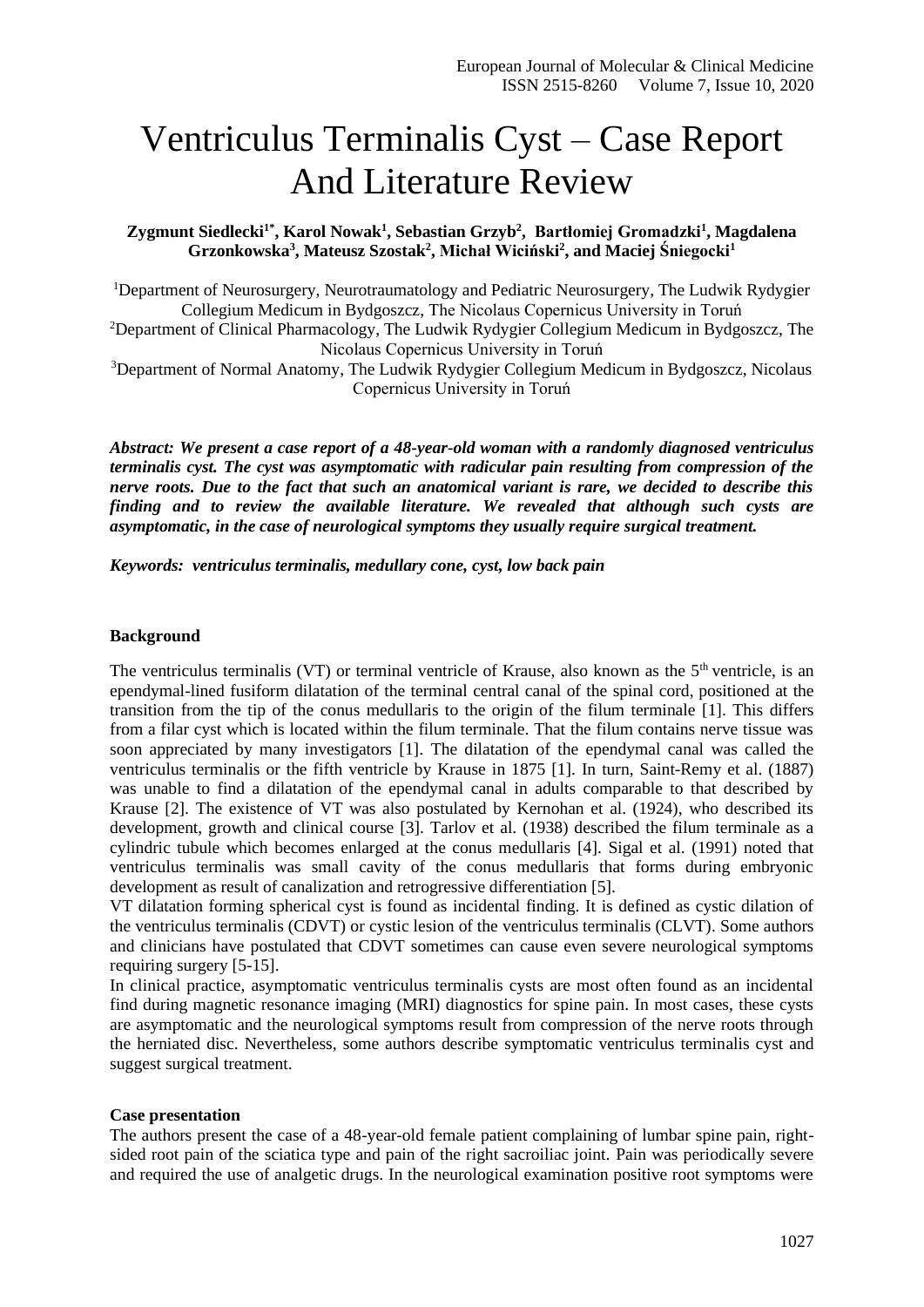found on the right side. Lasegue sign was positive at 45 degrees. This indicated irritation of the nerve root. The patient's root pain track corresponded to the L5 neuromer. We decided to perform both MRI of the lumbar and thoracic spine (Figure 1) to comprehensively assess the possible cause of the pain. MRI.



*Figure 1. MRI of spine: A. thoracic, B. lumbar with CDVT*

The experiment was approved by the Bioethics Committee of the Ludwik Rydygier Collegium Medicum in Bydgoszcz (KB 34/2020). A written informed consent was obtained from the patient for publication of this case report and any accompanying images. The case study was retrospectively based on MRI images and available medical data. MRI revealed an incidental find CDVT (Figure 2).



*Figure 2. Axial MRI with CDVT*

There was no evidence from the study that the cyst was causing these neurological symptoms. The cyst walls showed no contrast enhancement, while the cyst fluid looked like cerebrospinal fluid (CSF). An analgesic block of the sacroiliac joint was performed in the patient, and ventriculus terminalis cyst, as a rare anatomical find, was decided to be described in this manuscript.

## **Discussion**

The authors reviewed the literature on the CDVT and analyzed 11 references by various authors from 1991 to 2020. Below are the individual reports and their conclusions in chronological order. The presented authors described both asymptomatic CDVT, as in our case, as well as symptomatic, with guidelines for surgical treatment. On the basis of the available literature, we stated that most often CDVTs are asymptomatic, found by chance, have no clinical significance and do not require treatment.

Sigal et al. (1991) on the basis of MRI reviewed retrospectively four patients with evidence of congenital cystic dilatation of the ventriculus terminalis. According to Sigal, the dilated ventriculus terminalis appeared on MRI as a small ovoid cavity with regular margination and intralesional fluid resembled CSF [5]. Sigal noted that after contrast injection, no enhancement of the cyst and its wall was observed [5]. He emphasized that no enhancement differentiated congenital dilatation from cystic tumors, which occur more frequently in this anatomical region [5].

Matsubayashi et al. (1998) reported MRI findings in two patients with cystic dilatation of the ventriculus terminalis. In both cases the markedly dilated ventriculus terminalis was seen as a rounded cavity with regular margins, the content of which gave the same signal as cerebrospinal fluid with all MR pulse sequences [6]. No contrast enhancement was seen [6].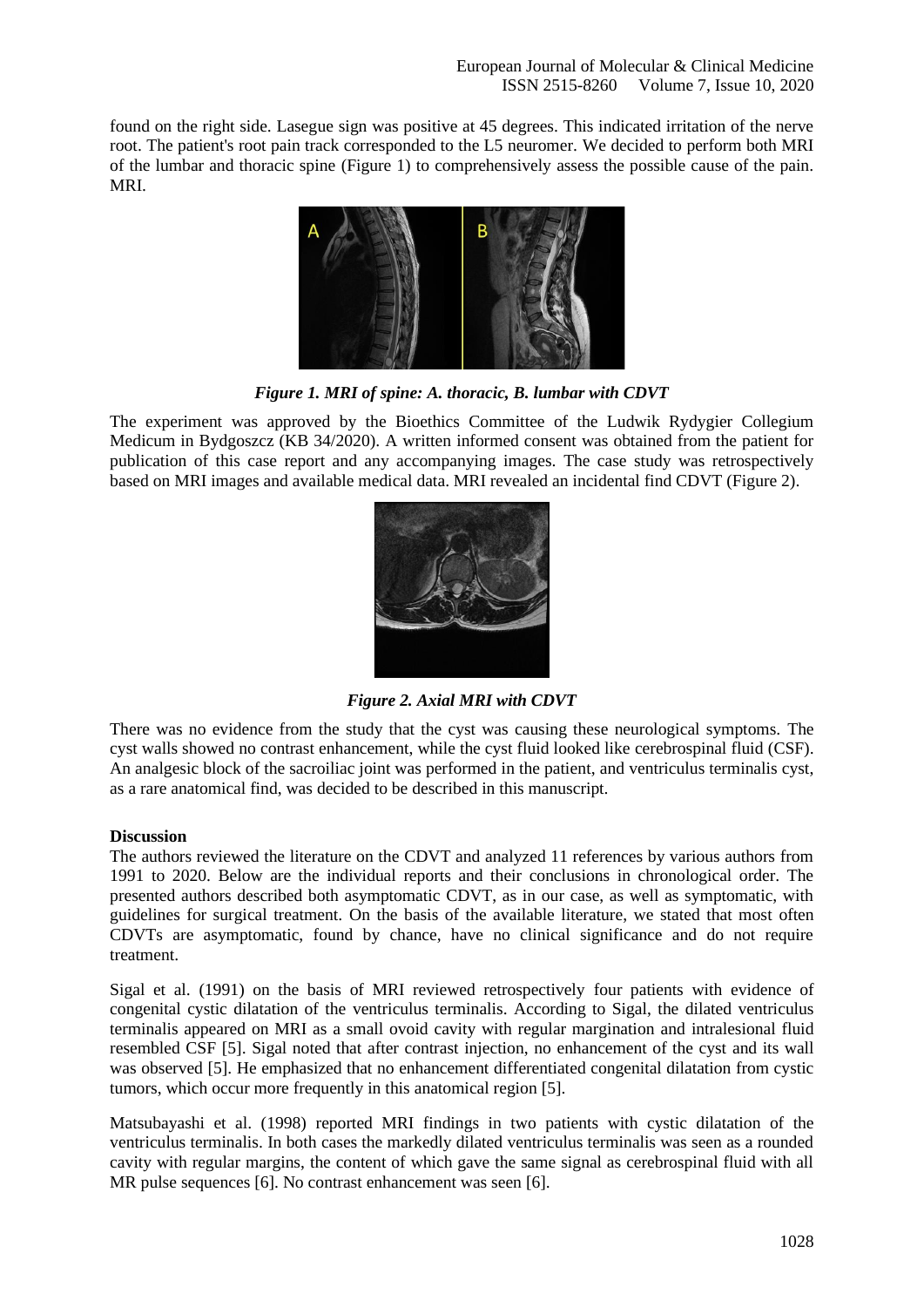De Moura Batista et al. (2008) emphasized that ventriculus terminalis is a small cavity inside the conus medullaris that is formed during the embryonic development. He reviewed other references and proposed dividing the patients into 3 groups by clinical presentation as follows [7]:

- CLVT Type I, patients with nonspecific neurological symptoms or nonspecific complaints
- CLVT Type II, presence of focal neurological deficit
- CLVT Type III, presence of sphincter disturbances and bowel or bladder dysfunction

De Moura Batista noted that only 1 case in his study was handled conservatively and no improvement was documented [7]. Based on his research, it can be concluded that surgery is the treatment of choice for symptomatic CDVT.

Ciappetta et al. (2008) reported two cases of VT in elderly patients and data from a histological and ultrastructural study. Results of Ciappetta suggested that the site, age, and histological characteristics of the lesion allowed defining VT dilation as a nosological entity distinct from other cystic dilations of the conus medullaris [8].

Ganau et al. (2012) reported 13 new cases of CDVT treated in the Department of Neurosurgery at University Hospital in Verona, Italy. Treatment modalities and clinical and radiological outcomes, both early and at follow-up, were analyzed and compared with a preoperative classification of clinical presentation as established by de Moura Batista et al. (2008) [7]. According to Ganau, surgical treatment seemed to guarantee the resolution of CDVT. Dorsolumbar laminotomy, myelotomy, and cystic drainage were performed in 10 patients [9].

Ganau proposed a revision of the classification [9] of de Moura Batista [7]. According to Ganau, Type Ia with nonspecific symptoms with no relation to CDVT was best treated conservatively, thus Type Ib with rapid onset and invalidating unspecific complaints without comorbidities might benefit from surgical evacuation [9].

Dhillon et al. (2010) presented a 40-year-old man with [conus medullaris](https://www.sciencedirect.com/topics/medicine-and-dentistry/conus-medullaris) syndrome secondary to CLVT and as other authors reviewed the relevant literature. The patient presented with 4 years of worsening right leg weakness, and examination showed bilateral [fasciculations](https://www.sciencedirect.com/topics/medicine-and-dentistry/fasciculation) and [hyporeflexia](https://www.sciencedirect.com/topics/medicine-and-dentistry/hyporeflexia) [10]. [MRI](https://www.sciencedirect.com/topics/medicine-and-dentistry/magnetic-resonance-imaging) showed a cystic lesion at Th11–Th12. In study of Dhillon, patient was managed with a Th11– Th1[2laminectomy](https://www.sciencedirect.com/topics/medicine-and-dentistry/laminectomy) and [fenestration](https://www.sciencedirect.com/topics/medicine-and-dentistry/fenestration) of an intramedullary cyst [10].

Dhillon reviewed in 2010 that total of 32 patients have been described since 1968: 24 were female with a mean age of 46.6 years. It is similar epidemiological data to our case. In thus, all patients presented by Dhillon were symptomatically in contrast to our patient. Dhillon concluded that symptomatic patients were best managed surgically, although percutaneous aspiration was an emerging technique [10].

Kawanishi et al. (2016) presented symptomatic case of 66-year-old female suffered from disturbance while walking evolving for the past 2 years. MRI revealed a cystic dilatation of ventriculus terminalis [11]. In study of Kawanishi, patient experienced marked improvement of lower extremity strength by a fenestration of cyst and cyst-subarachnoid shunt [11].

Kawanishi noted, that treatment for asymptomatic patients (like in our case) was best conducted conservatively, whereas patients with focal neurological deficits was best handled surgically [11].

Lotfinia et al. (2018) described three case reports of symptomatic fifth ventricle cystic dilations. All of them were female and their mean age was  $\overline{59}$  years [12]. Lotfinia treated them surgically and all three patients were improved based on clinical and imaging assessments. Cases described by Lotfinia suggested that surgical decompression was a safe and effective treatment in symptomatic patients and the neurosurgeons should be aware of such rare situations [12]. A complete list of differential diagnosis about other cystic dilations of the conus medullaris should be emphasized to select the correct clinical approach [12].

Zeinali et al. (2019) reported that 61cases of CDVT have being reported to 2019. Symptomatic dilatation of VT in children has not been reported till now [13]. Zeinali presented a 5 year-old-boy with a sphincteric and walking disorder. The patient was assessed by clinical, electrophysiological and urodynamic investigations as well as MRI of the lumbar–sacral segment with and without gadolinium enhancement [13]. Lumbar MRI demonstrated the presence of a cystic lesion containing CSF, which did not enhance after gadolinium, compatible with the diagnosis of the ventriculus terminalis dilation [13]. The patient described by Zeinali underwent laminectomy and the cyst wall was fenestrated with a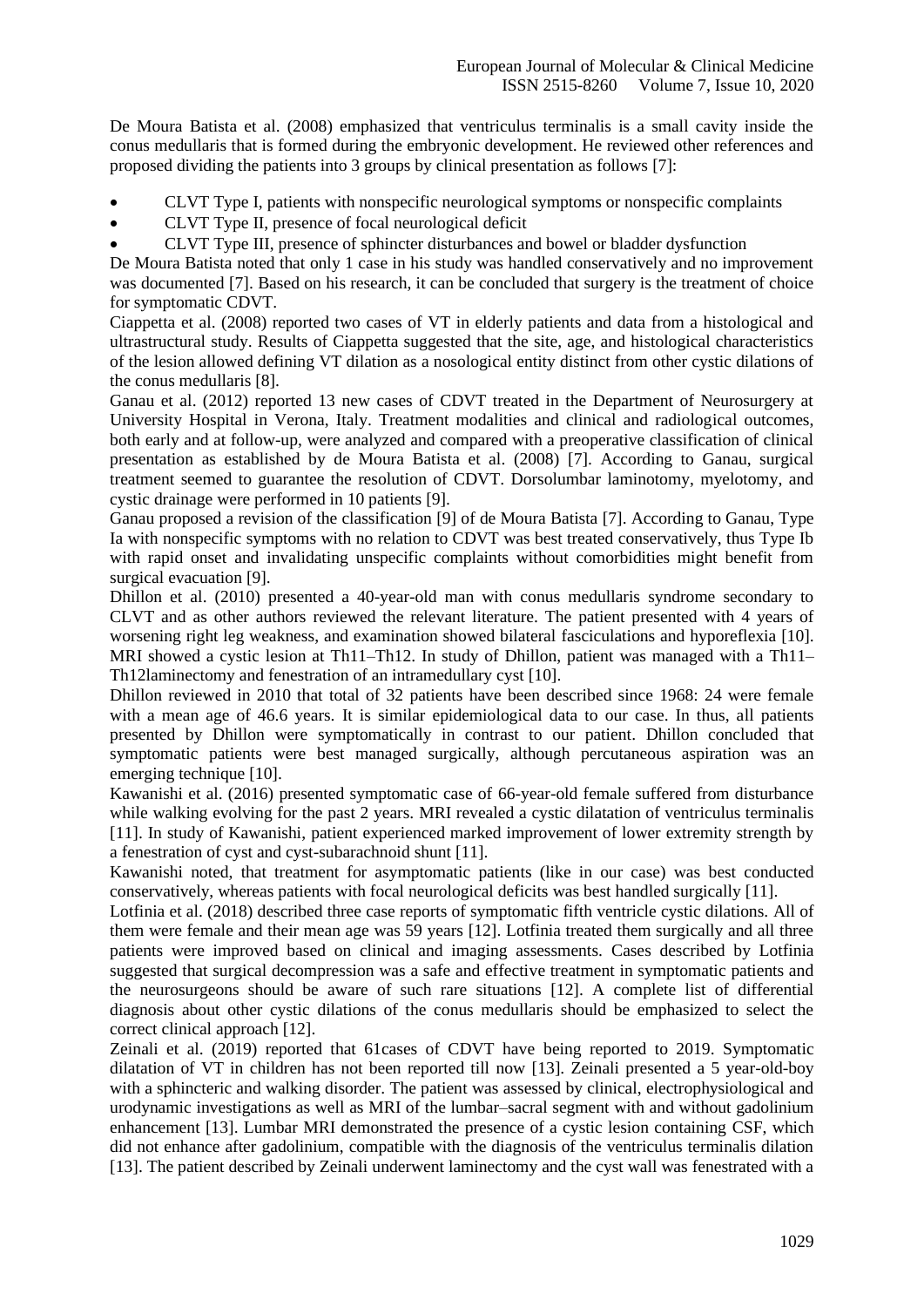midline myelotomy and in 6-month of follow-up, urinary problems and gait disturbance improved [13].

Domingo et al.(2020) described the case of a 54-year-old woman with a long-lasting history of left lower-extremity weakness and recent onset of bladder dysfunction. On further assessment, MRI of the thoracic and lumbar spine showed a Th10-L3 intramedullary cystic lesion [14]. Surgical fenestration of the cyst was rendered, but no biopsy was taken due to the highly functional tissue along the full extension of lesion [14]. Domingo concluded that cystic lesions of the ventriculus terminalis are rare entities with a common presentation of severe, progressive neurologic impairment [14]. Domingo described novel surgical techniques used to achieve successful fenestration of the cyst wall with remarkable neurologic symptom improvement [14].

Tuleasca et al. (2020) noted that asymptomatic patients with no radiological progression could benefit from regular clinical and radiological follow-up. Tuleasca also emphasized that symptomatic cases with posterior cysts could be offered laminectomy, myelotomy and marsupialization. In patients presenting with additional focal arachnoiditis, which might be subject of further cystrecurrence, a "T" shunt can be placed and further attached to piamater [15]. According to Tuleasca, physiological role of VT was currently undiscovered. The most common theory placed VT at the cross point between ending of Reissner fibers, which extend from subcomisural organs of the epi-thalamus to VT [15]. Tuleasca noted, that in persistent asymptomatic cases, similar to case described in our study, other abnormalities of craniospinal axis, such as spinal cord tethering, tumors should be excluded. In our study these abnormalities were excluded and CDVT was isolated and sporadic finding [15]. Tuleasca noted that, in theory, in other associated particular conditions, such as syringomyelia, dilatation was usually present in upper parts of spinal cord and is frequently associated with Chiari type I and myelomeningocele [15].

## **Conclusion**

CDVT is most often asymptomatic and is found incidentally on MRI as exemplified in this case report, however symptomatic CDVT usually requires surgery. Therefore, while CDVT is rare, it cannot be underestimated in clinical practice.

## **Abbreviations**

- CDVT cystic dilation of the ventriculus terminalis
- CLVT cystic lesion of the ventriculus terminalis
- CSF cerebrospinal fluid
- MRI magnetic resonance imaging
- VT ventriculus terminalis

## **Declaration**

• Competing Interests: The authors declare that they have no conflict of interest.

## **Acknowledgement**

The authors thank technicians and doctors of the radiology department for professional and perfect imaging of the images analyzed in this case report. The authors thank physiotherapists and everyone involved in the patient's diagnosis and treatment.

## **References**

- 1. Krause, W. (1875). Der ventriculus terminalis des Rückenmarks. Archiv für mikroskopische Anatomie, 11(1), 216-230.
- 2. Saint Remy, G. C. A. (1887). *Recherches sur la portion terminale du canal de l'épendyme chez les vertébrés* (Doctoral dissertation, Impr. Nancéienne).
- 3. Kernohan, J. W. (1924). The ventriculus terminalis: its growth and development. *Journal of Comparative Neurology*, *38*(1), 107-125.